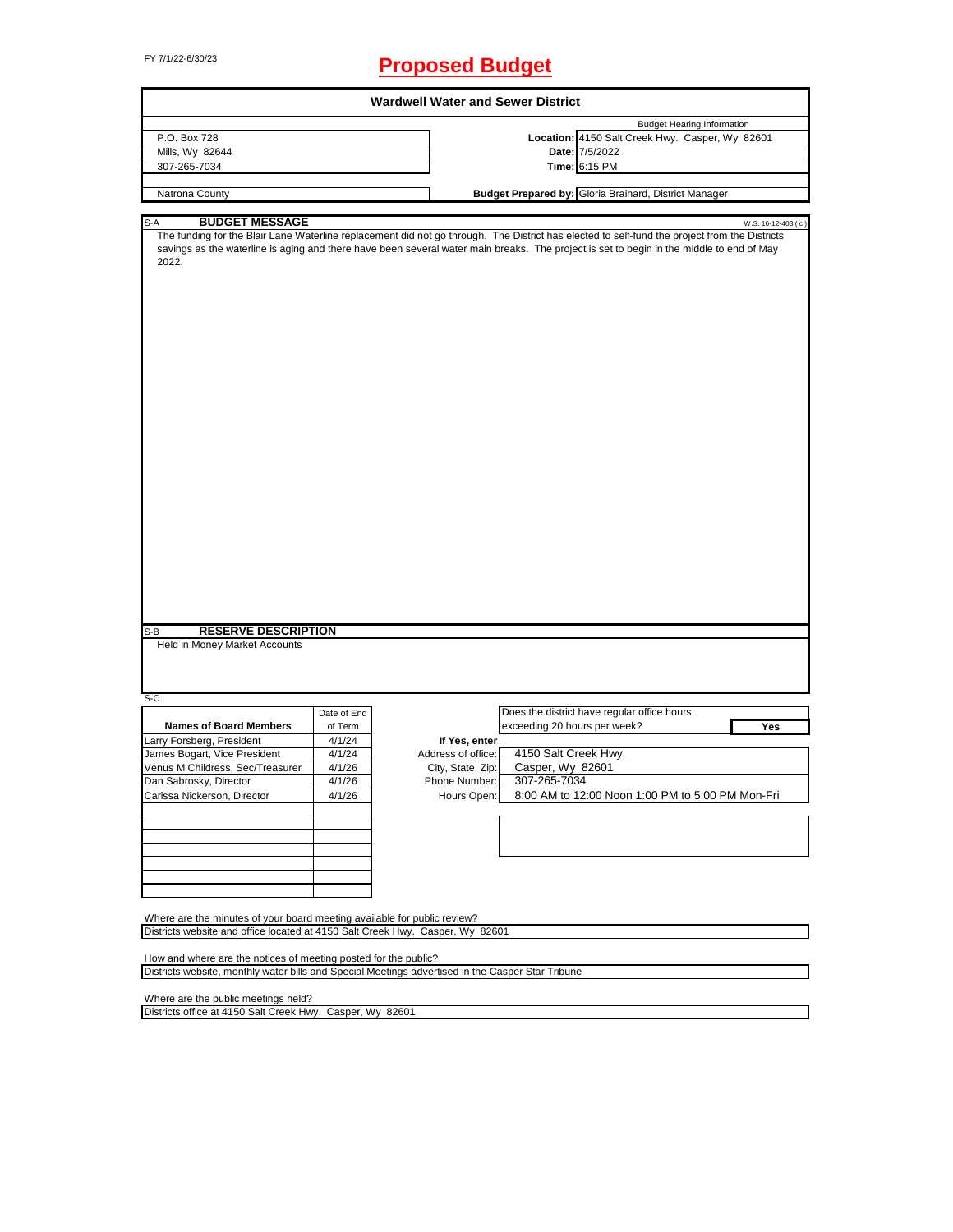### **PROPOSED BUDGET SUMMARY**

|       | <b>OVERVIEW</b>                                             | 2020-2021<br>Actual | 2021-2022<br>Estimated | 2022-2023<br>Proposed | Pending<br>Approval |
|-------|-------------------------------------------------------------|---------------------|------------------------|-----------------------|---------------------|
|       |                                                             |                     |                        |                       |                     |
| $S-1$ | <b>Total Budgeted Expenditures</b>                          | \$1,417,051         | \$1,319,472            | \$4,590,510           |                     |
| $S-2$ | <b>Total Principal to Pay on Debt</b>                       | \$0                 | \$0                    |                       |                     |
| $S-3$ | <b>Total Change to Restricted Funds</b>                     | \$0                 | \$0                    |                       |                     |
|       |                                                             |                     |                        |                       |                     |
| $S-4$ | <b>Total General Fund and Forecasted Revenues Available</b> | \$5,047,571         | \$4,832,312            | \$5,559,550           |                     |
|       |                                                             |                     |                        |                       |                     |
| $S-5$ | Amount requested from County Commissioners                  | \$270,000           | \$200.088              | \$275,000             |                     |
|       |                                                             |                     |                        |                       |                     |
| $S-6$ | Additional Funding Needed:                                  |                     |                        |                       |                     |

| <b>REVENUE SUMMARY</b> |                                              | 2020-2021   | 2021-2022   | 2022-2023                         | Pending                                                                                                                                                                                                                          |
|------------------------|----------------------------------------------|-------------|-------------|-----------------------------------|----------------------------------------------------------------------------------------------------------------------------------------------------------------------------------------------------------------------------------|
|                        |                                              | Actual      | Estimated   | Proposed                          | Approval                                                                                                                                                                                                                         |
|                        |                                              |             |             |                                   |                                                                                                                                                                                                                                  |
| $S-7$                  | <b>Operating Revenues</b>                    | \$1,291,917 | \$1,169,502 | \$1,529,000                       |                                                                                                                                                                                                                                  |
| $S-8$                  | Tax levy (From the County Treasurer)         | \$270,000   | \$200,088   | \$275,000                         | <u> Hilling Sta</u>                                                                                                                                                                                                              |
| $S-9$                  | <b>Government Support</b>                    | \$0         | \$0         | \$0                               | en de la familie de la familie de la familie de la familie de la familie de la familie de la familie de la fa<br>Constitution de la familie de la familie de la familie de la familie de la familie de la familie de la familie  |
| $S-10$                 | Grants                                       | \$0         | \$0         | \$0                               | en eller<br>Michell                                                                                                                                                                                                              |
| $S-11$                 | Other County Support (Not from Co. Treas.)   | \$0         | \$0         | \$0                               | en de la falsa de la falsa de la falsa de la falsa de la falsa de la falsa de la falsa de la falsa de la falsa<br>El de la falsa de la falsa de la falsa de la falsa de la falsa de la falsa de la falsa de la falsa de la falsa |
| $S-12$                 | <b>Miscellaneous</b>                         | \$51,843    | \$51,730    | \$78,000                          |                                                                                                                                                                                                                                  |
| $S-13$                 | <b>Other Forecasted Revenue</b>              | \$22,819    | \$0         | \$100,000                         | <u> Bibliothair a</u>                                                                                                                                                                                                            |
|                        |                                              |             |             |                                   |                                                                                                                                                                                                                                  |
| $S-14$                 | <b>Total Revenue</b>                         | \$1,636,579 | \$1,421,320 | \$1,982,000                       |                                                                                                                                                                                                                                  |
| FY 7/1/22-6/30/23      |                                              |             |             | Wardwell Water and Sewer District |                                                                                                                                                                                                                                  |
|                        | <b>EXPENDITURE SUMMARY</b>                   | 2020-2021   | 2021-2022   | 2022-2023                         | Pending                                                                                                                                                                                                                          |
|                        |                                              | Actual      | Estimated   | Proposed                          | Approval                                                                                                                                                                                                                         |
|                        |                                              |             |             |                                   |                                                                                                                                                                                                                                  |
| $S-15$                 | <b>Capital Outlay</b>                        | \$86,069    | \$218,287   | \$1,582,510                       | <u> Hillisooni ku</u>                                                                                                                                                                                                            |
| $S-16$                 | <b>Interest and Fees On Debt</b>             | \$0         | \$0         | \$0                               | an di Sala                                                                                                                                                                                                                       |
| $S-17$                 | <b>Administration</b>                        | \$470,511   | \$370,270   | \$924.500                         | <u> Hiller Soldan Soldan Soldan Soldan Soldan Soldan Soldan Soldan Soldan Soldan Soldan Soldan Soldan Soldan Sol</u>                                                                                                             |
| $S-18$                 | <b>Operations</b>                            | \$621,662   | \$552,897   | \$1,763,000                       | <u> Kalifornia postali program</u>                                                                                                                                                                                               |
| $S-19$                 | <b>Indirect Costs</b>                        | \$238,809   | \$178,018   | \$320,500                         | <u> Hilling San</u>                                                                                                                                                                                                              |
| S-20R                  | <b>Expenditures paid by Reserves</b>         | \$0         | \$0         | \$0                               | 8                                                                                                                                                                                                                                |
| $S-20$                 | <b>Total Expenditures</b>                    | \$1,417,051 | \$1.319.472 | \$4,590,510                       | <u> Hallis Salah Se</u>                                                                                                                                                                                                          |
|                        |                                              |             |             |                                   |                                                                                                                                                                                                                                  |
|                        | <b>DEBT SUMMARY</b>                          | 2020-2021   | 2021-2022   | 2022-2023                         | Pending                                                                                                                                                                                                                          |
|                        |                                              | Actual      | Estimated   | Proposed                          | Approval                                                                                                                                                                                                                         |
|                        |                                              |             |             |                                   |                                                                                                                                                                                                                                  |
| $S-21$                 | <b>Principal Paid on Debt</b>                | \$0         | \$0         | \$0                               | <u>film</u>                                                                                                                                                                                                                      |
|                        |                                              |             |             |                                   |                                                                                                                                                                                                                                  |
|                        | <b>CASH AND INVESTMENTS</b>                  | 2020-2021   | 2021-2022   | 2022-2023                         | Pending                                                                                                                                                                                                                          |
|                        |                                              | Actual      | Estimated   | Proposed                          | Approval                                                                                                                                                                                                                         |
|                        |                                              |             |             |                                   |                                                                                                                                                                                                                                  |
| $S-22$                 | TOTAL GENERAL FUNDS                          | \$3,410,992 | \$3,410,992 | \$3,577,550                       | <u> Kalendari (K. 1988)</u>                                                                                                                                                                                                      |
|                        |                                              |             |             |                                   |                                                                                                                                                                                                                                  |
|                        | <b>Summary of Reserve Funds</b>              |             |             |                                   |                                                                                                                                                                                                                                  |
| $S-23$                 | <b>Beginning Balance in Reserve Accounts</b> |             |             |                                   |                                                                                                                                                                                                                                  |
| $S-24$                 | a. Sinking and Debt Service Funds            | \$0         | \$0         | \$0                               | en de la familie de la familie de la familie de la familie de la familie de la familie de la familie de la fam<br>Concelho de la familie de la familie de la familie de la familie de la familie de la familie de la familie de  |
| $S-25$                 | b. Reserves                                  | \$0         | \$0         | \$0                               | en de la familie de la familie de la familie de la familie de la familie de la familie de la familie de la fam<br>Constitution de la familie de la familie de la familie de la familie de la familie de la familie de la familie |
| $S-26$                 | c. Bond Funds                                | \$0         | \$0         | \$0                               | enni<br>Mike                                                                                                                                                                                                                     |
|                        | Total Reserves (a+b+c)                       | \$0         | \$0         | \$0                               | enne<br>Mille                                                                                                                                                                                                                    |
| $S-27$                 | Amount to be added                           |             |             |                                   |                                                                                                                                                                                                                                  |
| $S-28$                 | a. Sinking and Debt Service Funds            | \$0         | \$0         | \$0                               | en de la filosofia<br>Altres de la filòla del conte del conte del conte del conte del conte del conte del conte del conte del conte                                                                                              |
| $S-29$                 | b. Reserves                                  | \$0         | \$0         | \$0                               | en de la familie de la familie de la familie de la familie de la familie de la familie de la familie de la fam<br>Constituit de la familie de la familie de la familie de la familie de la familie de la familie de la familie d |
| $S-30$                 | c. Bond Funds                                | \$0         | \$0         | \$0                               | enne<br>Mille                                                                                                                                                                                                                    |
|                        | Total to be added (a+b+c)                    | \$0         | \$0         | \$0                               | en de la filosofia<br>Album de la filòsofia                                                                                                                                                                                      |
|                        |                                              |             |             |                                   |                                                                                                                                                                                                                                  |
| $S-31$                 | <b>Subtotal</b>                              | \$0         | \$0         | \$0                               | en de la familie de la familie de la familie de la familie de la familie de la familie de la familie de la fam<br>De la familie de la familie de la familie de la familie de la familie de la familie de la familie de la famili |
| $S-32$                 | Less Total to be spent                       | \$0         | \$0         | \$0                               | eren<br>Biblio                                                                                                                                                                                                                   |
| $S-33$                 | TOTAL RESERVES AT END OF FISCAL YEAR         | \$0         | \$0         | \$0                               | en de la familie de la familie de la familie de la familie de la familie de la familie de la familie de la fa<br>De la familie de la familie de la familie de la familie de la familie de la familie de la familie de la famili  |
|                        |                                              |             |             |                                   | <b>End of Summarv</b>                                                                                                                                                                                                            |

*Budget Officer / District Official (if not same as "Submitted by")*

Date adopted by Special District

| <b>DISTRICT ADDRESS: P.O. Box 728</b> |                 | <b>PREPARED BY: Gloria Brainard. District Manager</b> |
|---------------------------------------|-----------------|-------------------------------------------------------|
|                                       | Mills. Wv 82644 |                                                       |

**DISTRICT PHONE:** 307-265-7034

5/4/22 *Form approved by Wyoming Department of Audit, Public Funds Division Prepared in compliance with the Uniform Municipal Fiscal Procedures Act (W.S. 16-12-401 et seq.) as it applies.*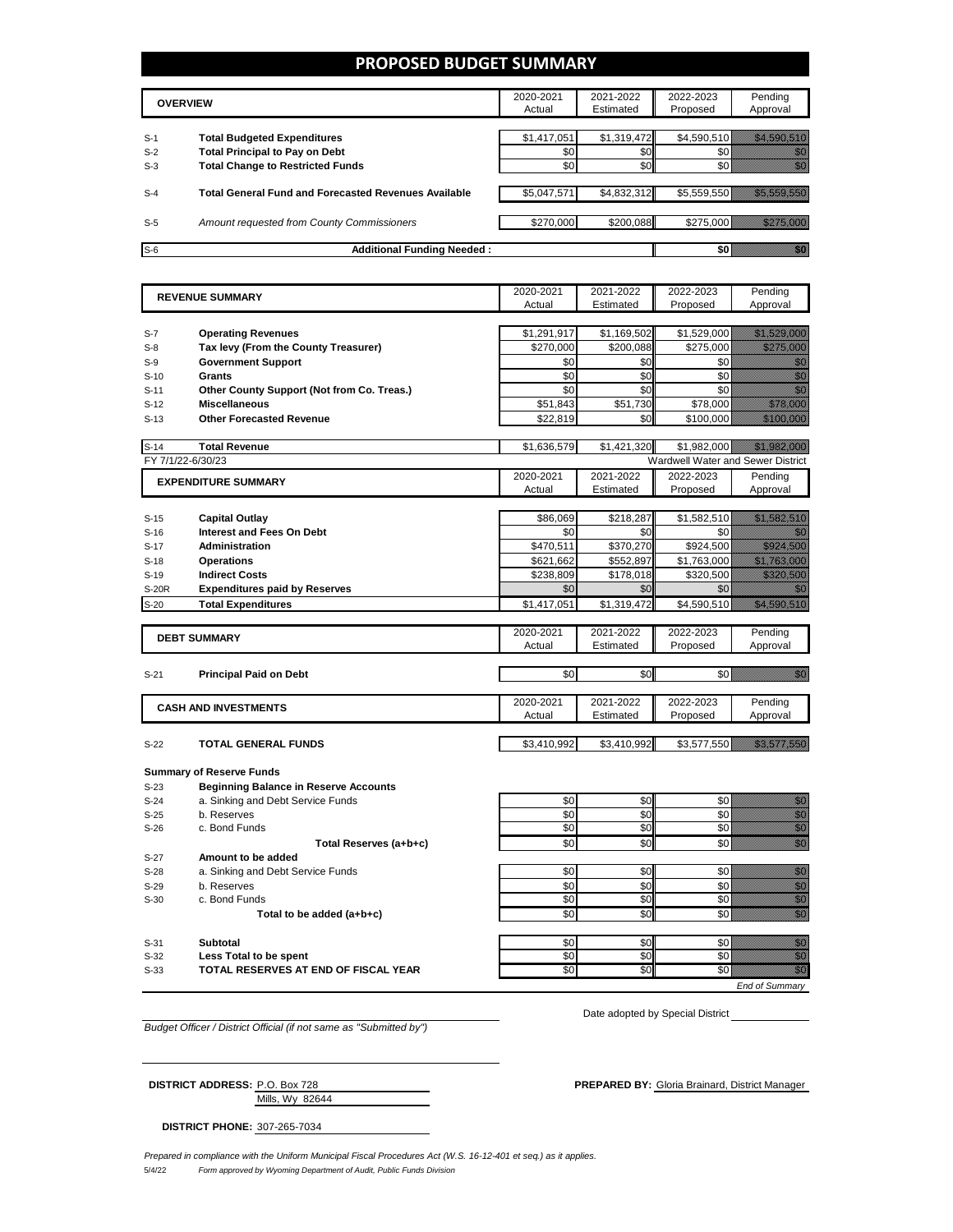|                    | Wardwell Water and Sewer District              |                  |                     |                     | <b>FYE</b>          | 6/30/2023                                                                                                                                                                                                                        |
|--------------------|------------------------------------------------|------------------|---------------------|---------------------|---------------------|----------------------------------------------------------------------------------------------------------------------------------------------------------------------------------------------------------------------------------|
|                    | <b>NAME OF DISTRICT/BOARD</b>                  |                  |                     |                     |                     |                                                                                                                                                                                                                                  |
|                    |                                                |                  |                     |                     |                     |                                                                                                                                                                                                                                  |
|                    | <b>PROPERTY TAXES AND ASSESSMENTS</b>          |                  |                     |                     |                     |                                                                                                                                                                                                                                  |
|                    |                                                |                  |                     |                     |                     |                                                                                                                                                                                                                                  |
|                    |                                                | <b>DOA Chart</b> | 2020-2021           | 2021-2022           | 2022-2023           | Pending                                                                                                                                                                                                                          |
|                    |                                                | of Accounts      | Actual              | Estimated           | Proposed            | Approval                                                                                                                                                                                                                         |
| $R-1$              | <b>Property Taxes and Assessments Received</b> |                  |                     |                     |                     |                                                                                                                                                                                                                                  |
| $R - 1.1$          | Tax Levy (From the County Treasurer)           | 4001             | \$270,000           | \$200,088           | \$275,000           | <u> Elittila kontroll</u>                                                                                                                                                                                                        |
| R-1.2              | Other County Support (see note on the right)   | 4005             |                     |                     |                     |                                                                                                                                                                                                                                  |
|                    |                                                |                  |                     |                     |                     |                                                                                                                                                                                                                                  |
|                    | <b>FORECASTED REVENUE</b>                      |                  |                     |                     |                     |                                                                                                                                                                                                                                  |
|                    |                                                |                  |                     |                     |                     |                                                                                                                                                                                                                                  |
|                    |                                                | <b>DOA Chart</b> | 2020-2021           | 2021-2022           | 2022-2023           | Pending                                                                                                                                                                                                                          |
|                    |                                                | of Accounts      | Actual              | Estimated           | Proposed            | Approval                                                                                                                                                                                                                         |
| $R-2$              | <b>Revenues from Other Governments</b>         |                  |                     |                     |                     |                                                                                                                                                                                                                                  |
| $R - 2.1$          | State Aid                                      | 4211             |                     |                     |                     |                                                                                                                                                                                                                                  |
|                    | R-2.2 Additional County Aid (non-treasurer)    | 4237             |                     |                     |                     |                                                                                                                                                                                                                                  |
| $R - 2.3$          | City (or Town) Aid                             | 4237             |                     |                     |                     |                                                                                                                                                                                                                                  |
| R-2.4              | Other (Specify)                                | 4237             |                     |                     |                     |                                                                                                                                                                                                                                  |
|                    | R-2.5 Total Government Support                 |                  | \$0                 | \$0                 | \$0                 | en de la familie de la familie de la familie de la familie de la familie de la familie de la familie de la fam<br>De la familie de la familie de la familie de la familie de la familie de la familie de la familie de la famili |
| $R-3$              | <b>Operating Revenues</b>                      |                  |                     |                     |                     |                                                                                                                                                                                                                                  |
| $R-3.1$            | <b>Customer Charges</b>                        | 4300             | \$1,287,013         | \$1,164,888         | \$1,521,000         | <u> Elizabeth Carlotta (</u>                                                                                                                                                                                                     |
| $R - 3.2$          | Sales of Goods or Services                     | 4300             |                     |                     |                     |                                                                                                                                                                                                                                  |
|                    | R-3.3 Other Assessments                        | 4503             | \$4,904             | \$4,614             | \$8,000             | <u>ti ali</u>                                                                                                                                                                                                                    |
|                    | R-3.4 Total Operating Revenues                 |                  | \$1,291,917         | \$1,169,502         | \$1,529,000         | <u> Elizabeth Carlotta (Carlotta Carlotta (Carlotta Carlotta Carlotta Carlotta Carlotta Carlotta Carlotta Carlo</u>                                                                                                              |
| $R-4$              | Grants                                         |                  |                     |                     |                     |                                                                                                                                                                                                                                  |
| $R - 4.1$          | <b>Direct Federal Grants</b>                   | 4201             |                     |                     |                     |                                                                                                                                                                                                                                  |
| $R - 4.2$          | Federal Grants thru State Agencies             | 4201             |                     |                     |                     |                                                                                                                                                                                                                                  |
| R-4.3              | <b>Grants from State Agencies</b>              | 4211             |                     |                     |                     |                                                                                                                                                                                                                                  |
| $R - 4.4$          | <b>Total Grants</b>                            |                  | \$0                 | \$0                 | \$0                 | en de la familie de la familie de la familie de la familie de la familie de la familie de la familie de la fam<br>De la familie de la familie de la familie de la familie de la familie de la familie de la familie de la famili |
| $R-5$              | <b>Miscellaneous Revenue</b>                   |                  |                     |                     |                     |                                                                                                                                                                                                                                  |
| $R - 5.1$<br>R-5.2 | Interest<br>Other: Specify<br>Unanticipated    | 4501<br>4500     | \$3,036<br>\$48,807 | \$1,750<br>\$49,980 | \$3,000<br>\$75,000 | <u>elitika k</u><br><u> Hillinger i Sta</u>                                                                                                                                                                                      |
| $R - 5.3$          | Other: Additional                              |                  |                     |                     |                     |                                                                                                                                                                                                                                  |
| $R - 5.4$          | <b>Total Miscellaneous</b>                     |                  | \$51,843            | \$51,730            | \$78,000            | a shekarar 2009<br>Marejeo                                                                                                                                                                                                       |
|                    | R-5.5 Total Forecasted Revenue                 |                  | \$1,343,760         | \$1,221,232         | \$1,607,000         | <u> Elizabeth Carl</u>                                                                                                                                                                                                           |
|                    |                                                |                  |                     |                     |                     |                                                                                                                                                                                                                                  |
| $R-6$              | <b>Other Forecasted Revenue</b>                |                  |                     |                     |                     |                                                                                                                                                                                                                                  |
| $R - 6.1$          | a. Other past due as estimated by Co. Treas.   | 4004             |                     |                     |                     |                                                                                                                                                                                                                                  |
| R-6.2              | b. Other forecasted revenue (specify):         |                  |                     |                     |                     |                                                                                                                                                                                                                                  |
| $R - 6.3$          | Blair Lane Improvement Dist                    | 4500             | \$22,819            | \$0                 | \$100,000           | <u> Marije Serge of Boshov</u>                                                                                                                                                                                                   |
| $R-6.4$            |                                                | 4500             |                     |                     |                     |                                                                                                                                                                                                                                  |
| $R-6.5$            |                                                |                  |                     |                     |                     |                                                                                                                                                                                                                                  |
| $R-6.6$            | Total Other Forecasted Revenue (a+b)           |                  | \$22,819            | \$0                 | \$100,000           |                                                                                                                                                                                                                                  |
|                    |                                                |                  |                     |                     |                     |                                                                                                                                                                                                                                  |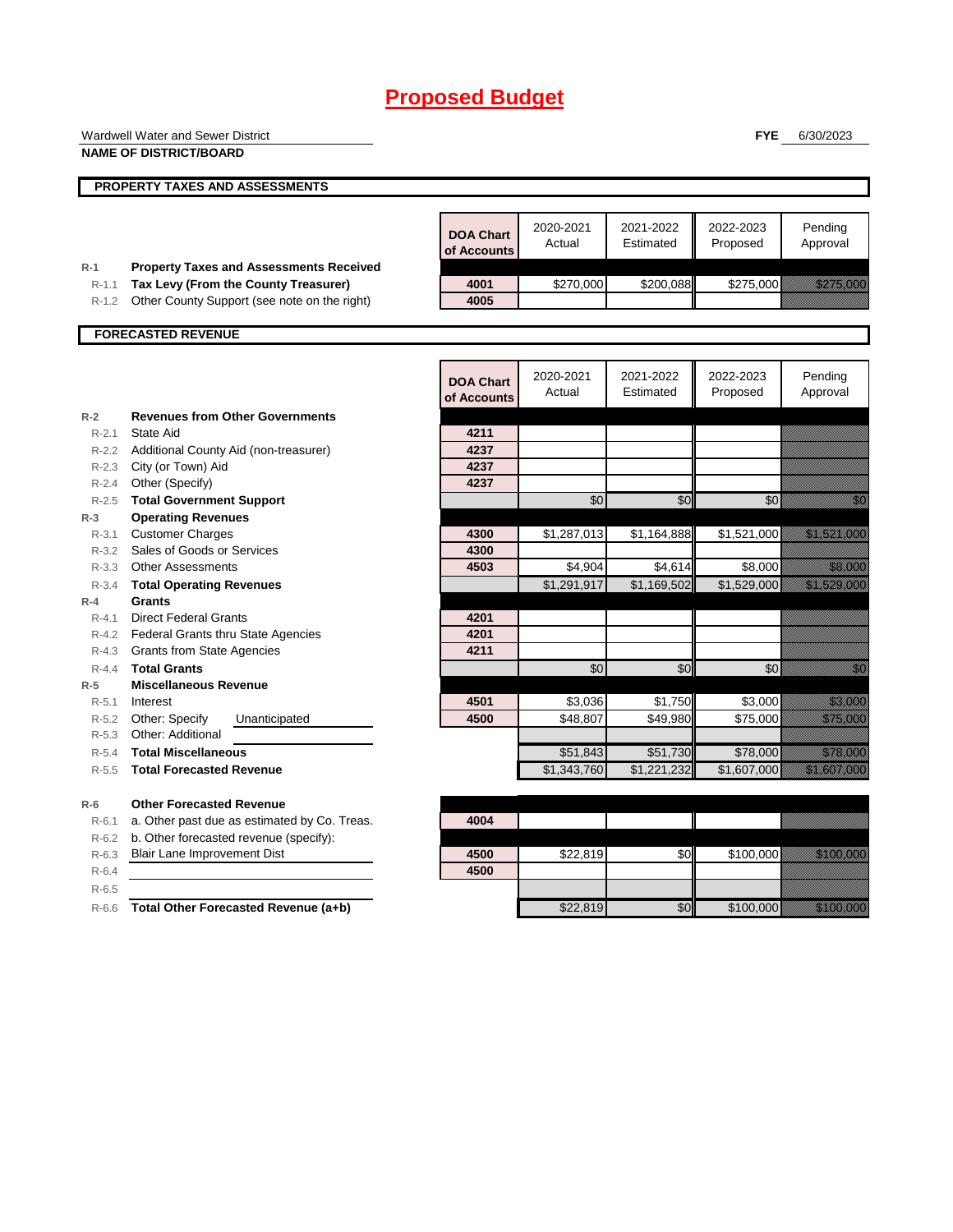#### **CAPITAL OUTLAY BUDGET**

|           |                                          | <b>DOA Chart</b><br>of Accounts | 2020-2021<br>Actual | 2021-2022<br>Estimated | 2022-2023<br>Proposed | Pending<br>Approval                                                                                                   |
|-----------|------------------------------------------|---------------------------------|---------------------|------------------------|-----------------------|-----------------------------------------------------------------------------------------------------------------------|
| $E-1$     | <b>Capital Outlay</b>                    |                                 |                     |                        |                       |                                                                                                                       |
| $E - 1.1$ | <b>Real Property</b>                     | 6201                            | \$9,679             | \$6,145                | \$55,000              | <u> Karl Barat Sara</u>                                                                                               |
| $E - 1.2$ | <b>Vehicles</b>                          | 6210                            | \$0                 | <b>\$0</b>             | \$10                  | <u>Mille</u>                                                                                                          |
| $E - 1.3$ | Office Equipment                         | 6211                            | \$1,429             | \$4,390                | \$250,000             | <u> Harristan Sara</u>                                                                                                |
| $E-1.4$   | Other (Specify)                          |                                 |                     |                        |                       |                                                                                                                       |
| $E - 1.5$ | 201 & SIV's to Casper                    | 6200                            | \$30,361            | \$19,459               | \$90,000              | <u> Herman Sara</u>                                                                                                   |
| $E - 1.6$ | Water Line Proj, Easements& Blr Imprvmts | 6200                            | \$43,864            | \$186,112              | \$1,180,000           | <u> Elizabeth Charles (Charles Charles Charles Charles Charles Charles Charles Charles Charles Charles Charles Ch</u> |
| $E - 1.7$ | see additional details                   |                                 | \$736               | \$2,181                | \$7,500               | a a a an an t-ainm                                                                                                    |
| $E-1.8$   | <b>TOTAL CAPITAL OUTLAY</b>              |                                 | \$86,069            | \$218,287              | \$1,582,510           |                                                                                                                       |

 $\overline{\phantom{a}}$ 

#### **ADMINISTRATION BUDGET**

|           |                                      | <b>DOA Chart</b><br>of Accounts | 2020-2021<br>Actual | 2021-2022<br>Estimated | 2022-2023<br>Proposed | Pending<br>Approval                                                                                                                                                                                                             |
|-----------|--------------------------------------|---------------------------------|---------------------|------------------------|-----------------------|---------------------------------------------------------------------------------------------------------------------------------------------------------------------------------------------------------------------------------|
| $E-2$     | <b>Personnel Services</b>            |                                 |                     |                        |                       |                                                                                                                                                                                                                                 |
| $E - 2.1$ | Administrator                        | 7002                            |                     |                        |                       |                                                                                                                                                                                                                                 |
| $E - 2.2$ | Secretary                            | 7003                            |                     |                        |                       |                                                                                                                                                                                                                                 |
| $E - 2.3$ | Clerical                             | 7004                            |                     |                        |                       |                                                                                                                                                                                                                                 |
| $E - 2.4$ | Other (Specify)                      |                                 |                     |                        |                       |                                                                                                                                                                                                                                 |
| $E - 2.5$ | Salary-All Employees                 | 7005                            | \$296,715           | \$227,884              | \$325,000             | <u> Harristo Sta</u>                                                                                                                                                                                                            |
| $E - 2.6$ |                                      | 7005                            |                     |                        |                       |                                                                                                                                                                                                                                 |
| $E - 2.7$ |                                      |                                 |                     |                        |                       |                                                                                                                                                                                                                                 |
| $E-3$     | <b>Board Expenses</b>                |                                 |                     |                        |                       |                                                                                                                                                                                                                                 |
| $E - 3.1$ | Travel                               | 7011                            |                     |                        |                       |                                                                                                                                                                                                                                 |
| $E - 3.2$ | Mileage                              | 7012                            |                     |                        |                       |                                                                                                                                                                                                                                 |
| $E - 3.3$ | Other (Specify)                      |                                 |                     |                        |                       |                                                                                                                                                                                                                                 |
| $E - 3.4$ | Salary-Board                         | 7013                            | \$2,150             | \$1,375                | \$4,500               |                                                                                                                                                                                                                                 |
| $E - 3.5$ |                                      | 7013                            |                     |                        |                       |                                                                                                                                                                                                                                 |
| $E - 3.6$ |                                      |                                 |                     |                        |                       |                                                                                                                                                                                                                                 |
| $E-4$     | <b>Contractual Services</b>          |                                 |                     |                        |                       |                                                                                                                                                                                                                                 |
| $E - 4.1$ | Legal                                | 7021                            | \$37,956            | \$34,682               | \$200,000             | a sa tanàna amin'ny faritr'i Normala.<br>Ny INSEE dia mampiasa ny kaodim-paositra 61169.                                                                                                                                        |
| $E - 4.2$ | Accounting/Auditing                  | 7022                            | \$10,850            | \$11,450               | \$15,000              | <u> Karl Barat Sara</u>                                                                                                                                                                                                         |
| $E - 4.3$ | Other (Specify)                      |                                 |                     |                        |                       |                                                                                                                                                                                                                                 |
| $E - 4.4$ | <b>Surety Bond Refunds</b>           | 7023                            | \$0                 | \$0                    | \$50,000              |                                                                                                                                                                                                                                 |
| $E-4.5$   | Engineering                          | 7023                            | \$91,597            | \$48,790               | \$250,000             | <u> Elizabeth Carl</u>                                                                                                                                                                                                          |
| $E-4.6$   | see additional details               |                                 | \$458               | \$1,685                | \$5,000               | <u> Kalendari Serika</u>                                                                                                                                                                                                        |
| $E-5$     | <b>Other Administrative Expenses</b> |                                 |                     |                        |                       |                                                                                                                                                                                                                                 |
| $E - 5.1$ | <b>Office Supplies</b>               | 7031                            | \$14,154            | \$12,726               | \$18,000              | a katika katika katika katika katika katika alikuwa na katika katika alikuwa katika alikuwa na katika alikuwa<br>Katika katika katika katika katika katika katika katika katika katika katika katika katika katika katika katik |
| $E - 5.2$ | Office equipment, rent & repair      | 7032                            | \$7,795             | \$17,865               | \$25,000              | <u> Karl Barat Sara</u>                                                                                                                                                                                                         |
| $E - 5.3$ | Education                            | 7033                            | \$1,240             | \$2,734                | \$5,000               | <u>tion and</u>                                                                                                                                                                                                                 |
| $E - 5.4$ | Registrations                        | 7034                            |                     |                        |                       |                                                                                                                                                                                                                                 |
| $E - 5.5$ | Other (Specify)                      |                                 |                     |                        |                       |                                                                                                                                                                                                                                 |
| $E-5.6$   | Vehicle Maint, & Gasoline            | 7035                            | \$7,596             | \$10,539               | \$25,000              | <u> Karatika Sa</u>                                                                                                                                                                                                             |
| $E - 5.7$ | <b>Election Expenses</b>             | 7035                            | \$0                 | \$540                  | \$2,000               | <u> Karlingan Sa</u>                                                                                                                                                                                                            |
| $E - 5.8$ |                                      |                                 |                     |                        |                       |                                                                                                                                                                                                                                 |
| $E-6$     | <b>TOTAL ADMINISTRATION</b>          |                                 | \$470,511           | \$370,270              | \$924,500             | <u>esta kontroll</u>                                                                                                                                                                                                            |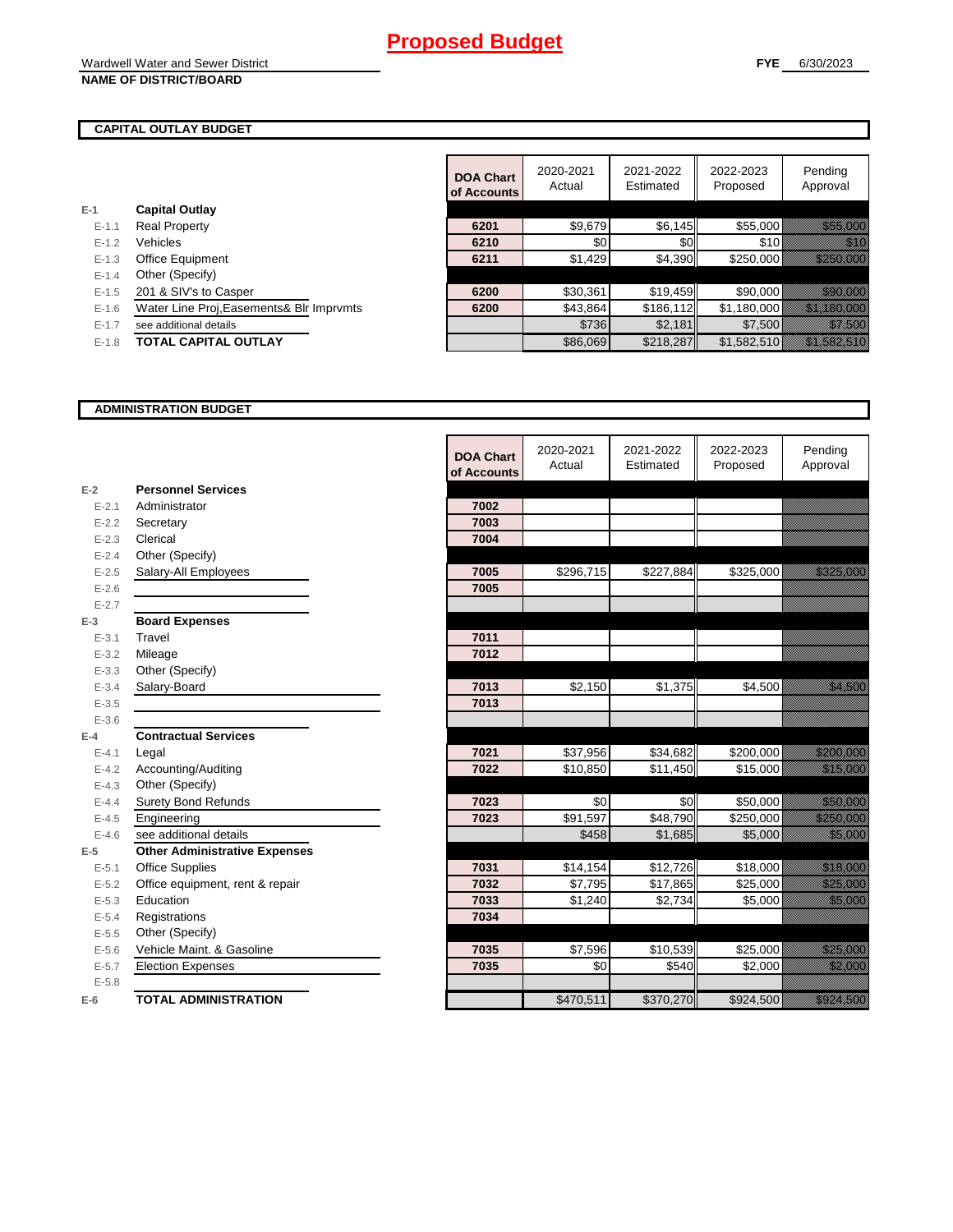#### **OPERATIONS BUDGET**

**E-7**

**E-8 Travel**

**E-9**

**E-10**

**E-11 Contractual Arrangements (List)** 

**E-12 Other operations (Specify)** 

en de la familie de la familie de la familie de la familie de la familie de la familie de la familie de la fam<br>De la familie de la familie de la familie de la familie de la familie de la familie de la familie de la famili en de la familie de la familie de la familie de la familie de la familie de la familie de la familie de la fam<br>Décembre de la familie de la familie de la familie de la familie de la familie de la familie de la familie de

en de la familie de la familie de la familie de la familie de la familie de la familie de la familie de la fa<br>Décembre de la familie de la familie de la familie de la familie de la familie de la familie de la familie de en de la familie de la familie de la familie de la familie de la familie de la familie de la familie de la fam<br>Décembre de la familie de la familie de la familie de la familie de la familie de la familie de la familie de en de la familie de la familie de la familie de la familie de la familie de la familie de la familie de la fam<br>Constitution de la familie de la familie de la familie de la familie de la familie de la familie de la familie

|            |                                           | <b>DOA Chart</b><br>of Accounts | 2020-2021<br>Actual | 2021-2022<br>Estimated | 2022-2023<br>Proposed | Pending<br>Approval                                                                                                  |
|------------|-------------------------------------------|---------------------------------|---------------------|------------------------|-----------------------|----------------------------------------------------------------------------------------------------------------------|
| $E-7$      | <b>Personnel Services</b>                 |                                 |                     |                        |                       |                                                                                                                      |
| $E - 7.1$  | <b>Wages--Operations</b>                  | 7202                            |                     |                        |                       |                                                                                                                      |
| $E - 7.2$  | <b>Service Contracts</b>                  | 7203                            |                     |                        |                       |                                                                                                                      |
| $E - 7.3$  | Other (Specify)                           |                                 |                     |                        |                       |                                                                                                                      |
| $E - 7.4$  |                                           | 7204                            |                     |                        |                       |                                                                                                                      |
| $E - 7.5$  |                                           | 7204                            |                     |                        |                       |                                                                                                                      |
| $E - 7.6$  |                                           |                                 |                     |                        |                       |                                                                                                                      |
| $E-8$      | <b>Travel</b>                             |                                 |                     |                        |                       |                                                                                                                      |
| $E - 8.1$  | Mileage                                   | 7211                            |                     |                        |                       |                                                                                                                      |
| $E - 8.2$  | Other (Specify)                           |                                 |                     |                        |                       |                                                                                                                      |
| $E - 8.3$  |                                           | 7212                            |                     |                        |                       |                                                                                                                      |
| $E - 8.4$  |                                           | 7212                            |                     |                        |                       |                                                                                                                      |
| $E - 8.5$  |                                           |                                 |                     |                        |                       |                                                                                                                      |
| $E-9$      | <b>Operating supplies (List)</b>          |                                 |                     |                        |                       |                                                                                                                      |
| $E - 9.1$  | Maint. Of Tank & Booster                  | 7220                            | \$28,644            | \$32,173               | \$250,000             | <u>Tillistiin S</u>                                                                                                  |
| $E - 9.2$  | Maint. Of Sewer Lift Station              | 7220                            | \$5,824             | \$5,460                | \$100,000             | <u> Maria Maria I</u>                                                                                                |
| $E - 9.3$  |                                           | 7220                            |                     |                        |                       |                                                                                                                      |
| $E - 9.4$  |                                           | 7220                            |                     |                        |                       |                                                                                                                      |
| $E - 9.5$  |                                           |                                 |                     |                        |                       |                                                                                                                      |
| E-10       | <b>Program Services (List)</b>            |                                 |                     |                        |                       |                                                                                                                      |
| $E-10.1$   |                                           | 7230                            |                     |                        |                       |                                                                                                                      |
| $E-10.2$   |                                           | 7230                            |                     |                        |                       |                                                                                                                      |
| $E-10.3$   |                                           | 7230                            |                     |                        |                       |                                                                                                                      |
| $E-10.4$   |                                           | 7230                            |                     |                        |                       |                                                                                                                      |
| $E-10.5$   |                                           |                                 |                     |                        |                       |                                                                                                                      |
| E-11       | <b>Contractual Arrangements (List)</b>    |                                 |                     |                        |                       |                                                                                                                      |
| $E - 11.1$ | Regional Water & City of Casper Sewer Tmt | 7400                            | \$484,193           | \$399,300              | \$725,000             | <u>tillään ku</u>                                                                                                    |
| $E-11.2$   | Regional Water Misc.                      | 7400                            | \$0                 | \$0                    | \$1,000               | <u>ti ka</u>                                                                                                         |
| $E-11.3$   | Town of Mills-Sewer Chgs for MWH          | 7400                            | \$26,178            | \$23,454               | \$35,000              | <u> Karl Sara</u>                                                                                                    |
| $E-11.4$   |                                           | 7400                            |                     |                        |                       |                                                                                                                      |
| $E-11.5$   |                                           |                                 |                     |                        |                       |                                                                                                                      |
| $E-12$     | <b>Other operations (Specify)</b>         |                                 |                     |                        |                       |                                                                                                                      |
| $E-12.1$   | Water Samples & Chemicals                 | 7450                            | \$3,171             | \$1,282                | \$100,000             | <u> Elizabeth C</u>                                                                                                  |
| $E-12.2$   | Water & Sewer Line Installations          | 7450                            | \$6,003             | \$5,040                | \$40,000              | <u> Timografia a shekara ta 1999 a shekara ta 1999 a shekara ta 1999 a shekara ta 1999 a shekara ta 1999 a sheka</u> |
| $E-12.3$   | Maint. Of Water & Sewer Main Lines        | 7450                            | \$29,928            | \$58,817               | \$360,000             | <u> Karl III ya kusa</u>                                                                                             |
| $E-12.4$   | General Maint. & Meter Expense            | 7450                            | \$37,721            | \$27,371               | \$152,000             | <u> Hardweiser</u>                                                                                                   |
| $E-12.5$   |                                           |                                 |                     |                        |                       |                                                                                                                      |
| $E-13$     | <b>TOTAL OPERATIONS</b>                   |                                 | \$621,662           | \$552,897              | \$1,763,000           | <u> Kalifornia (h. 1988).</u>                                                                                        |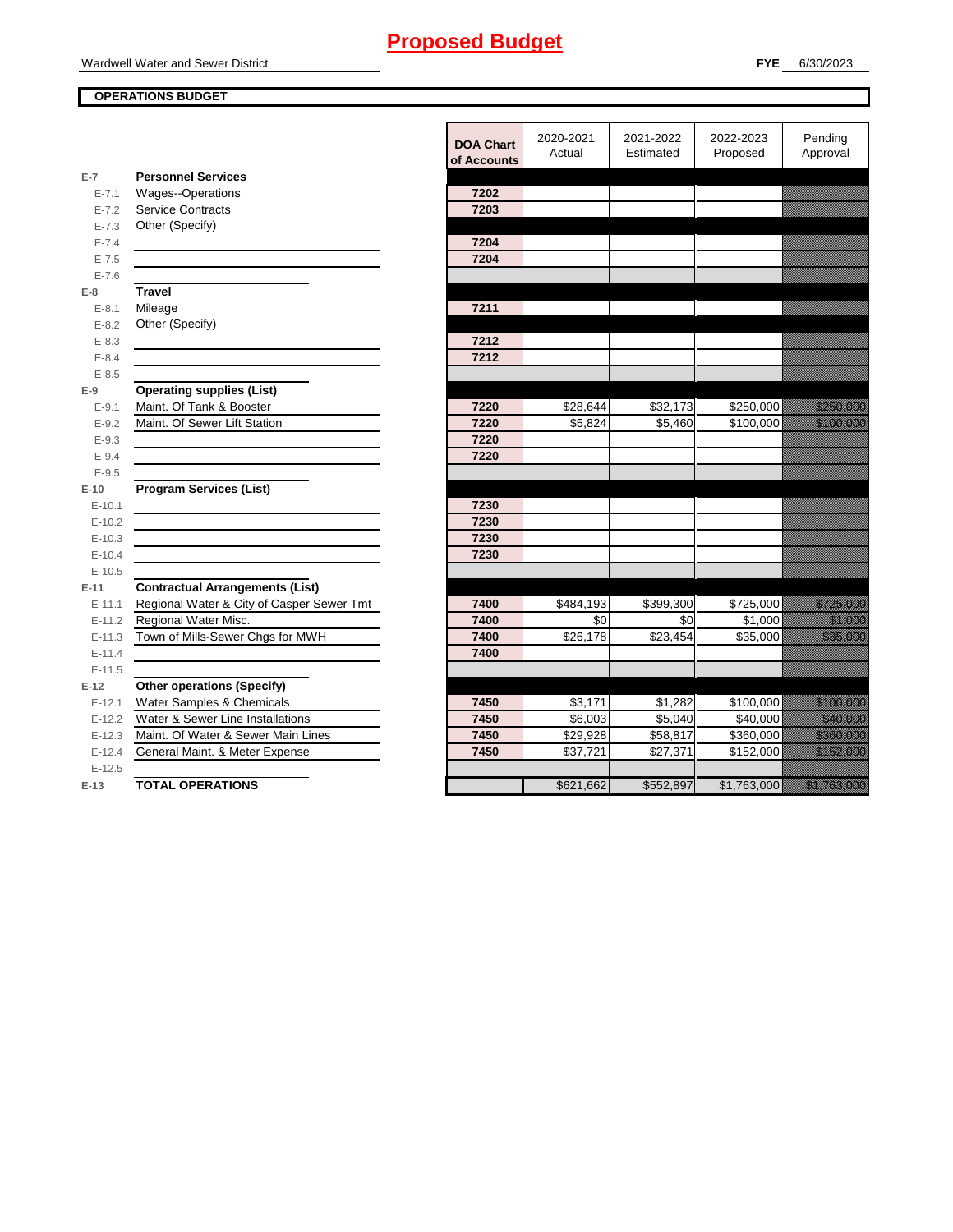#### Wardwell Water and Sewer District

#### **FYE** 6/30/2023

#### **INDIRECT COSTS BUDGET**

|          |                                  | <b>DOA Chart</b><br>of Accounts | 2020-2021<br>Actual | 2021-2022<br>Estimated | 2022-2023<br>Proposed | Pending<br>Approval                                                                                                                                                                                                                     |
|----------|----------------------------------|---------------------------------|---------------------|------------------------|-----------------------|-----------------------------------------------------------------------------------------------------------------------------------------------------------------------------------------------------------------------------------------|
| $E-14$   | Insurance                        |                                 |                     |                        |                       |                                                                                                                                                                                                                                         |
| $E-14.1$ | Liability                        | 7502                            | \$5,082             | \$0                    | \$12,000              | <u> Kalendari Serikat Serikat dan pe</u> ndadan pada tahun 1980. Pada tahun 1980 dan kalendari Serikat Serikat dan be<br>Pada tahun 1980 dan menjadi bagian pada tahun 1980 dan menjadi bagian pada tahun 1980 dan menjadi bagi pada ta |
| $E-14.2$ | Buildings and vehicles           | 7503                            | \$14,410            | \$6,985                | \$25,000              | <u> Hillinger o</u>                                                                                                                                                                                                                     |
| $E-14.3$ | Equipment                        | 7504                            |                     |                        |                       |                                                                                                                                                                                                                                         |
| $E-14.4$ | Other (Specify)                  |                                 |                     |                        |                       |                                                                                                                                                                                                                                         |
| $E-14.5$ | <b>Surety Bonds</b>              | 7505                            | \$1,119             | \$1,119                | \$2,500               | <u>ting and the second second in the second second in the second second in the second second in the second second</u>                                                                                                                   |
| $E-14.6$ |                                  | 7505                            |                     |                        |                       |                                                                                                                                                                                                                                         |
| $E-14.7$ |                                  |                                 |                     |                        |                       |                                                                                                                                                                                                                                         |
| $E-15$   | Indirect payroll costs:          |                                 |                     |                        |                       |                                                                                                                                                                                                                                         |
| $E-15.1$ | FICA (Social Security) taxes     | 7511                            | \$22,862            | \$17,538               | \$35,000              | <u>i ka</u>                                                                                                                                                                                                                             |
| $E-15.2$ | <b>Workers Compensation</b>      | 7512                            | \$3,196             | \$2,683                | \$6,500               | <u> Kalendaria (</u>                                                                                                                                                                                                                    |
| $E-15.3$ | <b>Unemployment Taxes</b>        | 7513                            | \$2,439             | \$308                  | \$10,000              | <u> Karl Sara</u>                                                                                                                                                                                                                       |
| $E-15.4$ | Retirement                       | 7514                            | \$32,369            | \$23,896               | \$40,000              | <u> Martin Sara</u>                                                                                                                                                                                                                     |
| $E-15.5$ | <b>Health Insurance</b>          | 7515                            | \$146,641           | \$115,564              | \$170,000             | <u> Elithelik Solo</u>                                                                                                                                                                                                                  |
| $E-15.6$ | Other (Specify)                  |                                 |                     |                        |                       |                                                                                                                                                                                                                                         |
| $E-15.7$ | Utilities: Phone, Gas & Electric | 7516                            | \$10,691            | \$9,925                | \$19,500              | <u> Kalifornia (</u>                                                                                                                                                                                                                    |
| $E-15.8$ |                                  | 7516                            |                     |                        |                       |                                                                                                                                                                                                                                         |
| $E-15.9$ |                                  |                                 |                     |                        |                       |                                                                                                                                                                                                                                         |
|          |                                  |                                 |                     |                        |                       |                                                                                                                                                                                                                                         |
| $E-17$   | <b>TOTAL INDIRECT COSTS</b>      |                                 | \$238,809           | \$178,018              | \$320,500             | <u> Kalendari Sa</u>                                                                                                                                                                                                                    |
|          |                                  |                                 |                     |                        |                       |                                                                                                                                                                                                                                         |

#### **DEBT SERVICE BUDGET**

| <b>DOA Chart</b><br>of Accounts | 2020-2021<br>Actual | 2021-2022<br>Estimated | 2022-2023<br>Proposed | Pending<br>Approval |
|---------------------------------|---------------------|------------------------|-----------------------|---------------------|
|                                 |                     |                        |                       |                     |
| 6401                            |                     |                        |                       |                     |
| 6410                            |                     |                        |                       |                     |
| 6420                            |                     |                        |                       |                     |
|                                 |                     |                        |                       |                     |

| D-1 |  | <b>Debt Service</b> |
|-----|--|---------------------|
|-----|--|---------------------|

D-1.1 Principal

D-1.2 **Interest** 

D-1.3 **Fees** 

**D-2 TOTAL DEBT SERVICE**